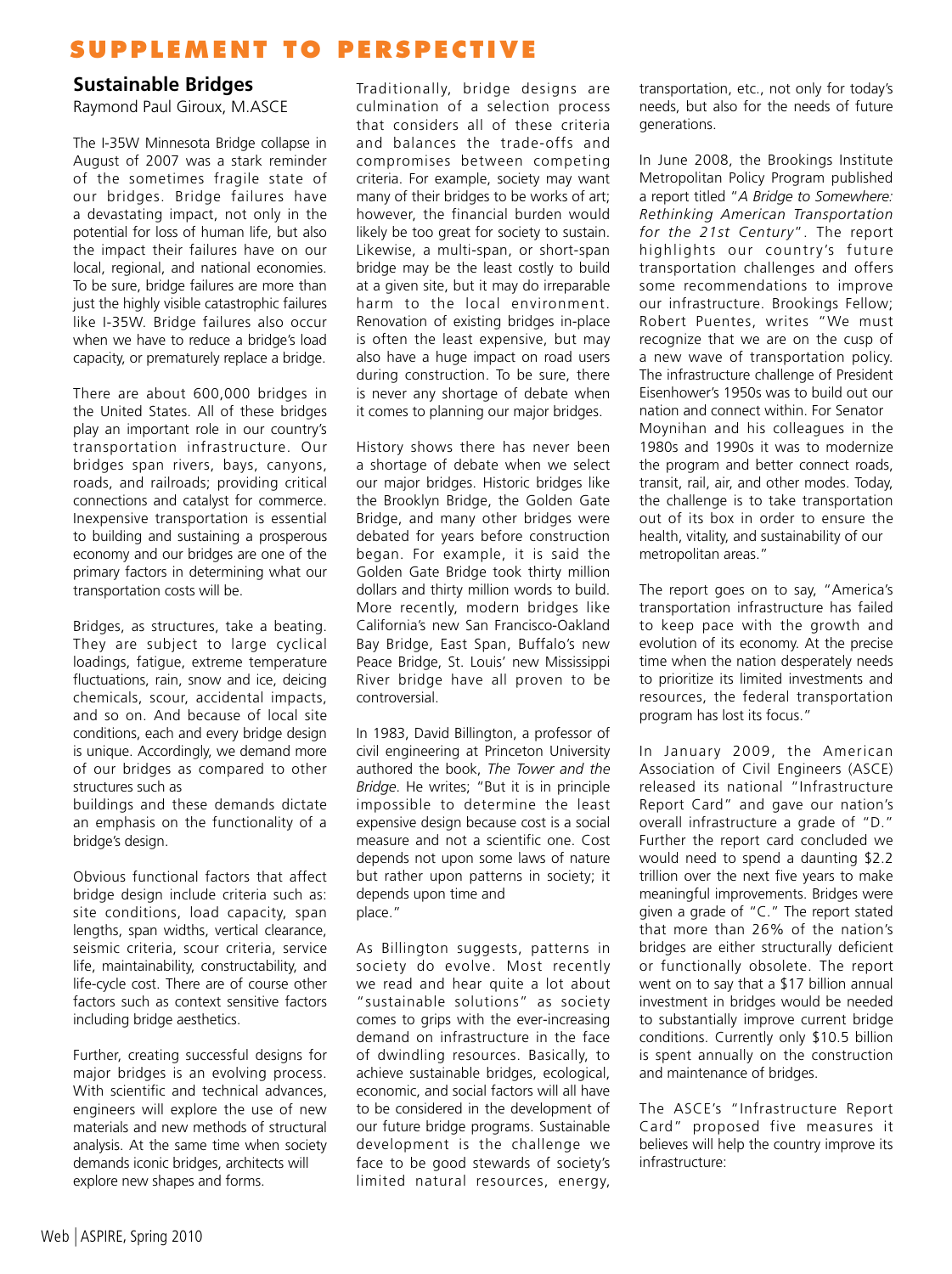- Increased federal leadership in infrastructure;
- Promote sustainability and resilience;
- Develop federal and regional infrastructure plans;
- Address life‐cycle costs and maintenance needs; and
- Increase and improve infrastructure investment from all stakeholders.

This is a good list of recommendations, covering the "big‐picture" or global considerations all the way down to the details or local considerations to evaluate issues to improve the sustainability of our bridges. First, looking at the big picture, the ASCE recommendations call for increased federal leadership in promoting sustainability.

To gain better understanding of the federal government's role in sustainable bridges, I talked to Mr. Myint Lwin, director of Federal Highway Administration (FHWA) Office of Bridge Technology. Mr. Lwin has been a leader in promoting sustainability of bridges and the concept of "Green Bridges". He says, "In 'Green Bridges,' the design, construction, and maintenance practices should give full consideration to at least the following areas:

- Attention to safety, durability, mobility (traffic flow), and efficiency;
- Compliance with environmental and preservation laws and regulations;
- Application of context sensitive solutions;
- Sustainable site selection and planning;
- Utilization of high performance materials and quality workmanship;
- Conservation of materials and resources; and
- Avoidance of negative impacts on the ecosystems."

As you can see, the list of green bridge criteria is quite extensive with each one of these items worthy of much research. Simply said, this is a daunting list. To put all of these criteria into perspective, perhaps we should start by getting back to the basics.

As engineers, we are trained to develop efficient designs. This practicality comes from cost consciousness, but also from written and unwritten ethical standards aimed at protecting the public. Canon 1 of the ASCE Code of Ethics states

"Engineers shall hold paramount the safety, health and welfare of the public and shall strive to comply with the principles of sustainable development in the performance of their professional duties."

While achieving sustainability may seem like an overwhelming task, really it comes down to all of us doing our part. We all need to be aware of the big picture, but there is much we can all do in our own arena. First and foremost, I would think "life-cycle" cost or economy should be of primary importance in bridge design. This concept is nothing new.

In 1883, the Brooklyn Bridge was completed. In 1944, some six decades after its opening, pre‐eminent bridge engineer David B. Steinman wrote: "The [Brooklyn Bridge] structure did not represent the contemporary style in architecture. It had not a single battlement, a single inset of red brick or white marble, a single scroll of cheap ironwork, or a single panel of gilded decoration. But later generations clearly see what the Roeblings' wrought. In an age of superficial embellishment and pretentious atrocities the two bridge builders gave no thought to the prevailing fashion in design. They were not architects, but workmen seeking only to do an honest and sturdy job. How the thing was going to work and how to make it last were their chief concern. So they built honestly and soundly. And sound building is beautiful building."

In 1916, bridge designer, J.A.L. Waddell wrote in his treatise *Bridge Engineering*, "In every detail of bridge‐designing the principles of true economy must be applied by everyone who desires to be a successful bridge engineer."

In 1929, renowned bridge designer Conde McCullough argued that the economics of bridge building was "unquestionably the highest, most difficult and most important feature of bridge engineering." McCullough is credited with some of the most elegant bridges ever built on the west coast and many of his bridges along Oregon's coastal Highway 101 are regarded as both structural and aesthetic masterpieces. In McCullough's bridges he strove

match his designs to each location's unique environment. He believed that bridges should be a measured balance of both form and function. All the while, McCullough was ever mindful of not wasting the taxpayer's money. Accordingly, he paid a great deal of attention to site conditions, stream behavior, durability, navigation requirements, traffic considerations, architectural features, and available funding. While McCullough never used the term "sustainability", he most certainly practiced it.

Today we face the challenge of maximizing transportation funding in today's tough economic times. We have an ever aging bridge inventory, and we have growing demand for more and more bridges. Accordingly, proper management of our bridges is essential to achieving sustainable bridge solutions on a national, regional, and local level.

To stretch our transportation funds, the ASCE has recommended development of federal and regional infrastructure plans. FHWA's Myint Lwin has written about the importance of implementing integrated bridge management systems. He writes; "As transportation agencies are facing limited resources,… for maintaining and preserving an efficient network of highways, it becomes ever more important to invest the resources in areas where benefit‐to‐cost ratios are the highest."

In the mid‐1990s, Congress rescinded state's mandatory use of FHWA's bridge management system which is designed to prioritize bridge programs and allocation of resources. In lieu of the FHWA's program, states were allowed to adopt their own management systems today we have most states using the AASHTO bridge management system. By states setting their own bridge priorities, their plans may have, or may not have, supported the nation's highest priorities.

Some states have done a wonderful job of managing their bridges, and perhaps some states not so wonderfully. As funds get scarcer, Congress will most likely focus federal funding based on performance. FHWA and the United States Department of Transportation will increasingly measure the states' bridge performance, and states will have to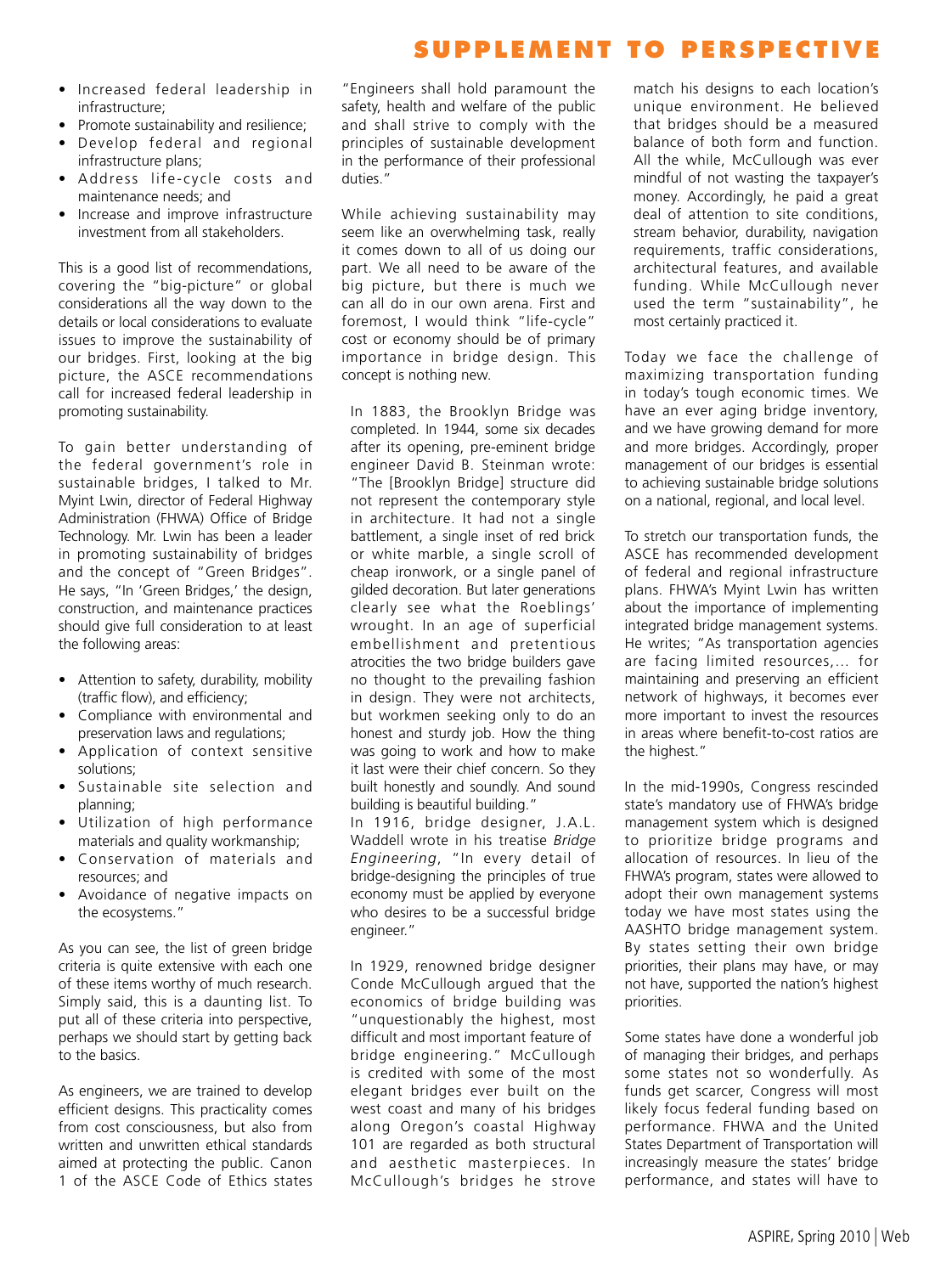demonstrate effective use of federal funding. While there will be some funding for bridges coming from the recently passed stimulus bill, there will be more requirements on accountability and transparency.

It is important to remember that each bridge plays a role in the overall transportation infrastructure plan, and that by local communities taking a myopic approach to bridge planning, we may in fact not do the best thing for our overall transportation needs. The ASCE's "Infrastructure Report Card" recommended improving federal and regional infrastructure plans to better identify priorities and implement multi‐ modal strategies.

We are beginning to see this kind of "big picture/strategic" thinking being implemented in some markets. For example, Colorado's I‐25 Transportation Expansion built in Denver, is an excellent example of sustainable infrastructure development. Known as the "T‐Rex" project, it was a unique collaboration between the Colorado Department of Transportation (CDOT) and the Regional Transportation District (RTD) and was the nations' first multi‐ modal project in the nation to use the design‐build delivery method. Built from 2001 to 2006, this \$1.28 billion, Kiewit Corporation‐led joint venture project included the reconstruction of 17 miles of I‐25 and I‐225, 19 miles of new double track light rail transit lines, 13 light rail stations, three parking structures, eight interchanges, and more than 75 bridges and tunnels. With an eye to the future, the T‐Rex project enhanced our nations' interstate highway system, improved Denver's regional and local traffic capacity, and added light‐rail transit as a viable alternative for local commuters. Further, construction was performed in a way that minimized disruption to the public

Missouri's "Safe and Sound" bridge initiative is an ambitious program to upgrade the state's 10,000 plus bridges. Approximately 1,100 of these bridges are in poor to serious condition. With an emphasis on safety, mobility, efficiency, and value, the Missouri DOT packaged 554 bridge replacements in a single design‐build contract. This \$487 million contract was awarded in May 2009 to

KTU Constructors, comprised of Kiewit Corporation, Traylor Bros., Inc., United Contractors, Inc., HNTB Corporation and The LPA Group, Inc.

In Oregon, the state is in the middle of an ambitious statewide bridge improvement program. The goal of the program is to improve the state's aging bridge infrastructure system. As Oregon's bridges deteriorated, more and more weight limitations were placed on bridges to prevent failures. Financial projections indicated substandard bridges would cause a potential loss to Oregon's economy is estimated at \$123 billion in lost production and 88,000 lost jobs in the next 25 years unless steps were taken to improve the state's bridges.

Most recently, the third Oregon Transportation Investment Act (OTIA III) was enacted in 2003. The \$2.46 billion OTIA III allocates \$1.3 billion to repair or replace hundreds of aging state highway bridges. This work will be accomplished during the next 8 to 10 years.

Oregon is using what they call "CS<sup>3</sup>". CS<sup>3</sup> stands for Context Sensitive and Sustainable Solutions. The goal of the program is to foster workforce development; reflect the community's cultural and aesthetic interests; maintain mobility and safety; ensure sound stewardship of the natural environment; and promote cost-effectiveness.

More and more, we see owners placing emphasis on sustainable solutions as part of a well planned infrastructure program. In planning Honolulu's new 20‐mile elevated rail line that will connect West O`ahu with downtown Honolulu, the City and County of Honolulu placed an emphasis on sustainable solutions. In Kiewit Pacific's 2009 winning design/build proposal for the West O'ahu/Farrington Highway Guideway concrete piers and precast concrete guideway provided many sustainable elements and opportunity for aesthetic treatments. Kiewit's lead designer is HNTB Corporation and is supported by FIGG Engineering Group, Shannon & Wilson, Inc., including SSFM International, Inc., Yogi Kwong Engineers, LLC, and Dan Brown and Associates.

These are just a few recent examples of good sustainable bridge solutions being implemented through improved strategic regional planning.

Finally, the ASCE's "Infrastructure Report Card" also called for improving life‐cycle costs and the maintainability of our bridges. These are important considerations in developing sustainable bridges. In order to improve life cycle costs and maintenance we will have to make improvements in three areas; materials, means and methods, and design. As the saying goes, "the devil is in the details," therefore the bridge community will have to roll up its sleeves and get into the details.

Materials used in bridges need to be continually evaluated and researched to make improvements. First, let me make the case for use of concrete in new bridge designs. By almost any measure concrete is a "green" bridge material. Let's look at some of the advantages of concrete as a bridge material.

- Use of Supplementary Cementitious Materials such industrial by‐products as fly ash, slag, silica fume.
- CO<sub>2</sub> sequestration capability of concrete (ability to absorb  $CO<sub>2</sub>$ )
- Energy cost of production: Reinforced Concrete: 2.5 GJ/t; Steel 30 GJ/t.
- Low solar reflectance compared to asphalt: Reduced Heat Island effect in urban areas.
- Recyclability of concrete and reinforcing steel.

Although in early testing, a California‐ based company, Colera, has developed a way to trap carbon from fossil fuel plant emissions to produce calcium carbonate cement. This process sequesters a half-ton of  $CO<sub>2</sub>$ for every ton of cement produced. Current methods of portland cement production produce roughly one ton of  $\mathsf{CO}_2$  emissions for every ton of cement produced.

Other potential advanced bridge materials may also improve the sustainability of our bridges, these include:

- Ultra‐High‐Performance Concrete, 25,000 - 30,000 psi with correspondingly high tensile strength
- Self‐Consolidating Concrete
- Lightweight Concrete

and the environment.